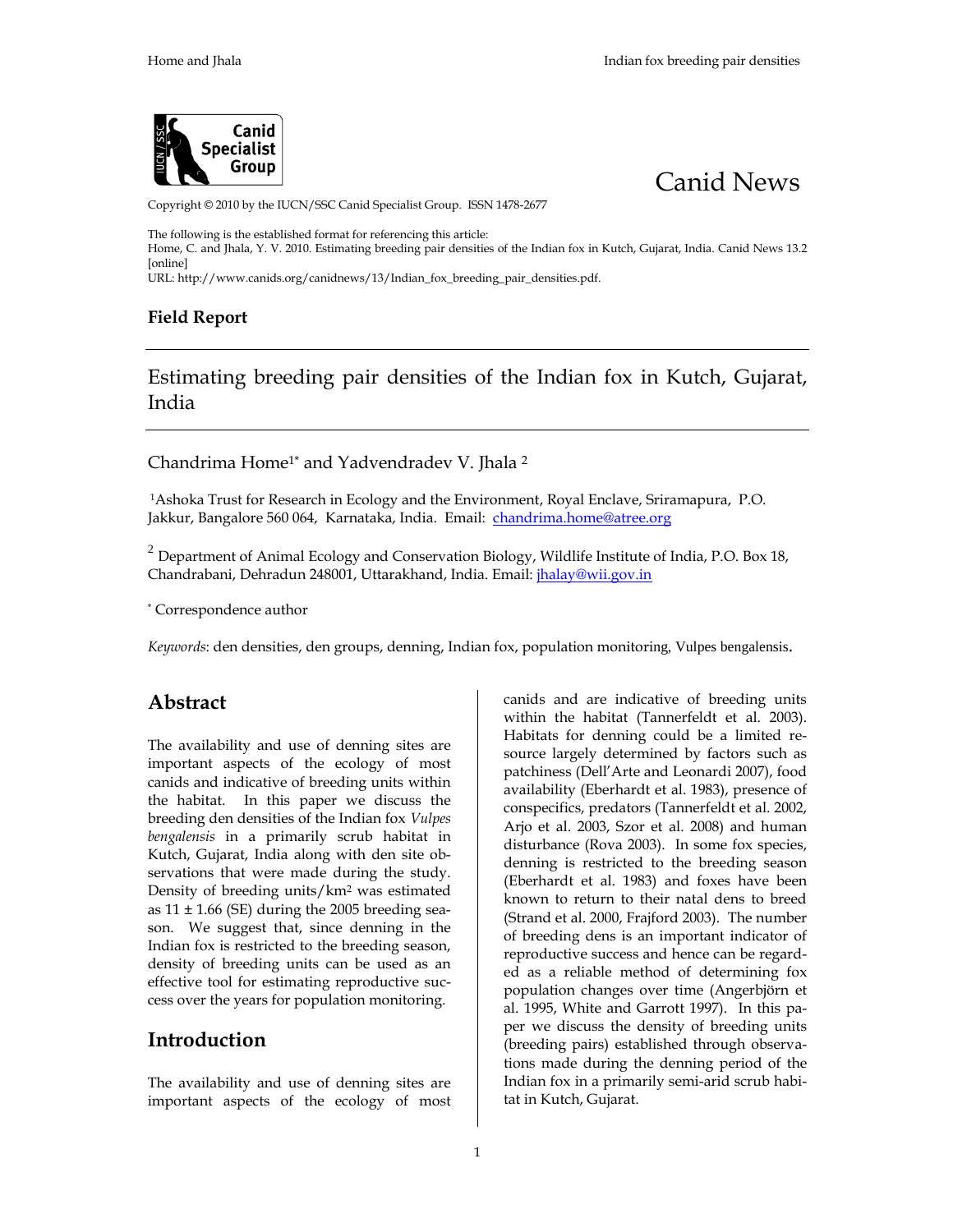#### **Study area**

The study was conducted in scrub habitats of Abdasa Taluka (68°27' E 22°56' N to 69°16' E 23°31'N), Kutch district, Gujarat from November 2004 to May 2005. This area is a part of the semi desert region of India (Biogeographic Zone 3B) (Rodgers et al. 2002), characterized by scant and erratic rainfall (average annual precipitation of 332mm [1980-2002]) as well as temperature extremes, resulting in high evapo-transpiration rates (Tripathy and Pandey 2005). The vegetation is Northern Tropical Thorn Forest (6B), further sub-classified as Desert Thorn Forest (6B/C1) (Champion and Seth 1968). The study area was a humandominated landscape subjected to varying levels of disturbance.

The Indian fox, like other fox species, has been reported as an omnivorous opportunistic canid (Manakadan and Rahmani 2000, Johnsingh and Jhala 2004, Home and Jhala 2009, Vanak and Gompper 2009). It is mostly crepuscular and nocturnal, foraging usually at night. Much of the information regarding den ecology of the Indian fox is attributed to a single study that was conducted in Rollapadu Wildlife Sanctuary (Manakadan and Rahmani 2000). The breeding season in Rollapadu Wildlife Sanctuary was preceded by re-excavation of old dens as well as digging of new ones, and denning was particularly restricted to the pup rearing period (February to June). In Kutch, the breeding season has been reported from December to January with an average litter size of two (K.S Chauhan, pers. comm.).

### **Methods**

Fox dens were intensely searched within 30km<sup>2</sup> in the scrubland from December 2004 to January 2005 using information obtained from signs as well as secondary information from shepherds. Dens were classified as active if they showed obvious signs such as scats (adult and pup), tracks, occasional sightings and hair or prey remains outside dens etc. Dens were classified as inactive if they had not been prepared for use in the current breeding season and showed no signs of activity. Since we could not mark the individual foxes, active dens once located were monitored intensively. We identified den groups (sets of dens that

were used by a single pair during the denning season) based on intensive field observations and monitored them using two-way radios from February 2005 till May 2005. This involved two to three researchers along with field staff. The location (GPS grid reference), evidence of activity, and number of entrances were recorded for each den. Observations were made from hides positioned 300m away from the dens using Olympus 8X40 binoculars. The foxes were observed between 0500h and 1200h, and 1500h and 1930h continuously for seven days per month so that adequate information about pairs using more than one den could be obtained. Since the foxes were not collared, it was not possible to track the animals beyond 1930h. We also involved the shepherds and villagers in the data collection of dens having pups.

A 100% Minimum Convex Polygon (MCP) (Mohr 1947) was plotted for GPS locations of the dens using Arc View GIS (Version 3.2). We also plotted the grid references for the surrounding villages in the study area. Distances were calculated from the centre of activity of each den group to the nearest neighbours using Proximity Analysis. The average of the distances between den groups was added as buffer around the MCP to include the area of possible use by the animal around the dens. Similarly a distance matrix was generated for the dens and the surrounding villages and smallest distances obtained in the matrix were averaged to obtain the minimum distance of fox dens from human habitation. Since dens having pups have been reported to have a higher number of holes (Frajford 2003) we used a t-test to compare the mean number of holes/den between the active dens and those where the pups were sighted/reported using NCSS 2007 (Version 7.1.13) (Hintze 2008).

#### **Results**

We were able to track five breeding pairs in the intensive study area. Of these, four pairs were known to have at least two dens sites. The average distance between two or more dens within a den complex was 0.8km (±0.4 (SD)). The buffer computed by taking the average of the minimum distances between den complexes was 1.54km. The total area (MCP + buffer) was 44.4 ± 6.5 (SE) km<sup>2</sup> (Figure 1).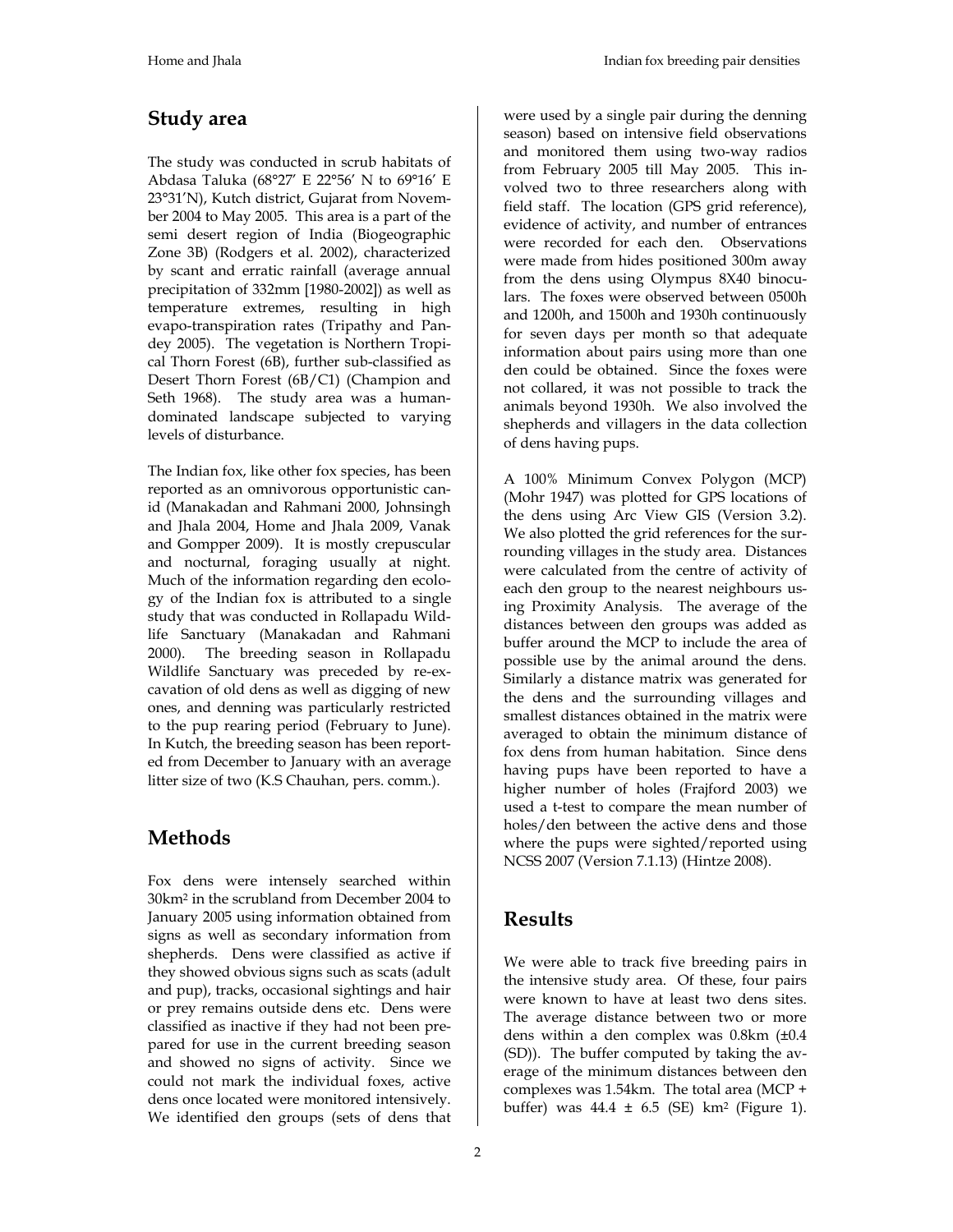Thus the density of breeding pairs (no. of breeding units/100km<sup>2</sup> ) in the scrubland was found to be  $11 \pm 1.66$  (SE). Minimum distance between fox dens and human habitation was calculated to be  $2.9 \pm 0.44$  (SE) km. An average of 5.25  $\pm$  0.75 (SE) holes/den was seen for all the dens sampled ( $n = 12$ ) and  $6.5 \pm 1.2$  (SE)

holes/den for dens where pup signs were first seen (n= 6) in the scrubland. However there was no significant difference in the average number of holes between dens having pups and the dens without pups  $(p > 0.05)$ .



**Figure 1.** Den groups of the five breeding pairs (shown in black lines) of Indian fox with village locations and sampled area (MCP and buffer) delineated in the scrub habitat of Abdasa, Kutch.

#### **Discussion**

Den density  $(11 \pm 1.66 \text{ (SE)})/100 \text{ km}^2$  in the present study is indicative of minimum density of breeding units within the scrub habitat since despite intensive search effort, there is a possibility that some breeding dens might not have been located. In the current study we have defined den densities with respect to the presence of den groups only (dens used by the same pair) as compared to studies that have

considered only breeding dens in the habitat (Eberhardt et al. 1983, Hewson 1986, Prestrud 1992, Anthony 1996). Breeding group sizes observed for the Indian fox was two for all dens. Although pups were reported from the dens through occasional sightings, much of our den site observations are based on one of the five den units which had a litter size of two.

Our *ad libitum* observations at den sites revealed interesting aspects of den ecology of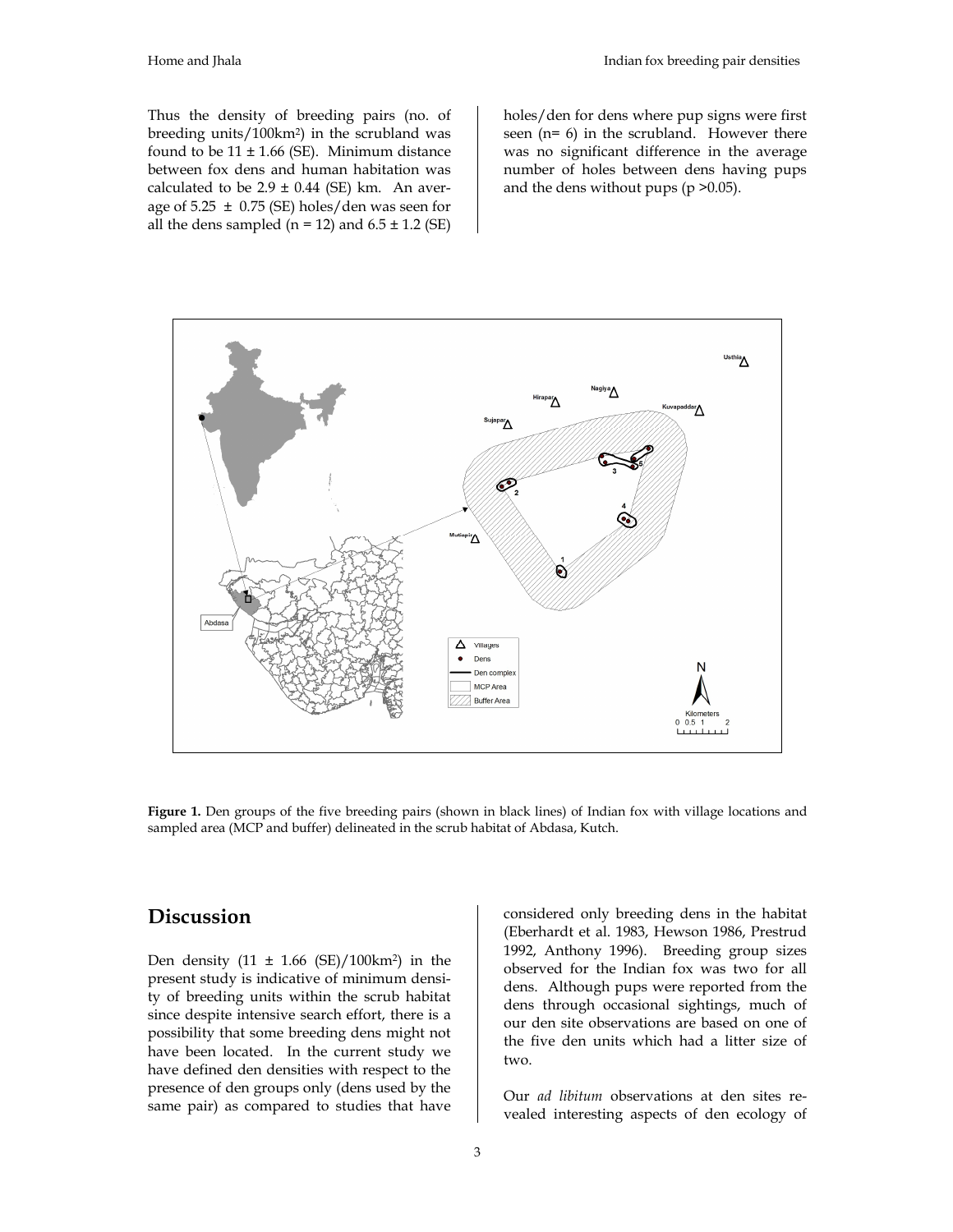the Indian fox. During the denning period the adults remained within 100m of the den that had pups, indicating intense den guarding from predators and conspecifics during pup rearing. Pups were warned by the adult using short barks if they ventured out inquisitively. During denning a considerable amount of diurnal activity was seen. We also observed very strong territorial behaviour during the denning period. On two occasions, adult foxes were seen barking and actively driving away neighbouring conspecifics (as seen in the case of foxes of den groups 3 and 5 (See Figure1)). Multiple uses of dens by foxes during the whelping period have been known to be an effective strategy for predator avoidance as well as sanitation (Sargeant et al. 1975, Zoellick et al. 1989). We observed an incident of den shifting when the pups were approximately one month old. This happened after a jackal was seen in the vicinity of the den the previous evening.

Foxes in general have been known to tolerate moderate levels of human disturbance and often do well in human altered environments (Kamler and Ballard 2003, Frost 2005). The present study shows that Indian fox dens maintain a minimum distance of 3km from surrounding human habitations. The presence of water around human habitations influences den site selection (Zhang et al. 1999) especially during lactation, and fox dens in Kutch have been reported within 2km of water sources (Y. V. Jhala, unpublished data). In the present study, local shepherds also reported foxes frequently visiting the village ponds at night.

In semi-arid environments where food resources for foxes fluctuate due to changes in rainfall patterns, foxes maximize their reproductive abilities during resource-rich years. Earlier in Kutch, densities of breeding pairs in and around scrublands were found to be around 4-6 breeding units/100km<sup>2</sup> which increased to 10-15 breeding units/100 km<sup>2</sup> during periods of rodent abundance (Johnsingh and Jhala, 2004). The minimum density of breeding units estimated in the study  $(11 \pm$ 1.66/100km<sup>2</sup> ) seems to indicate a healthy population of breeding pairs in 2005 suggesting a good prey base (since the value corresponds to the range of higher breeding densities mentioned above).

Densities of breeding dens have been effective in monitoring fox populations (Anthony 1996) as well as planning management strategies to control fox populations where they are considered to be pests (Hewson 1986, Gentle 2005). Being an effective indicator of breeding success, if sampled for successive years, they can give important insights of changes in populations. This may be further associated with ecological correlates such as availability of potential prey species as well as the presence of diseases. Since some of the standard techniques used for estimating fox populations, such as capture-mark-recapture (Baker et al. 2001, Harrison et al. 2002) and radiotracking (Baker et al. 2000) rely largely on money and manpower, estimating the density of breeding units can be a cost-effective tool for the long-term monitoring of Indian fox populations.

### **Acknowledgements**

We would like to thank the Director of the Wildlife Institute of India, Shri P.R. Sinha for logistic support (under the auspices of the ongoing WII grant-in-aid project, Threatened and Endangered Fauna of Kutch: An integrated approach), and Shri R.S. Jadeja, Range Officer, Naliya, representative of the Gujarat Forest Department for his help and cooperation. We would also like to thank the field staff in Kutch. C.H. would personally like to thank I.P. Bopanna, Paulamee Sinha and Kartikeya Singh Chauhan for assistance in the field, R. Raghunath of Nature Conservation Foundation during manuscript preparation, and Kartik Shanker, Rishi Kumar Sharma, Hari Sridhar, Amit Kurien and Vidyadhar Atkore for comments on the completed manuscript.

### **References**

Angerbjörn, A., Tannerfeldt, M., Bjärvall, A., Ericson, M., From, J. and Norén E. 1995. Dynamics of the arctic fox population in Sweden. *Annales Zoologici Fennici* 32: 55–68.

Anthony, R.M. 1996. Den use by arctic foxes (*Alopex lagopus*) in a subarctic region of western Alaska. *Canadian Journal of Zoology* 74(4): 627–631.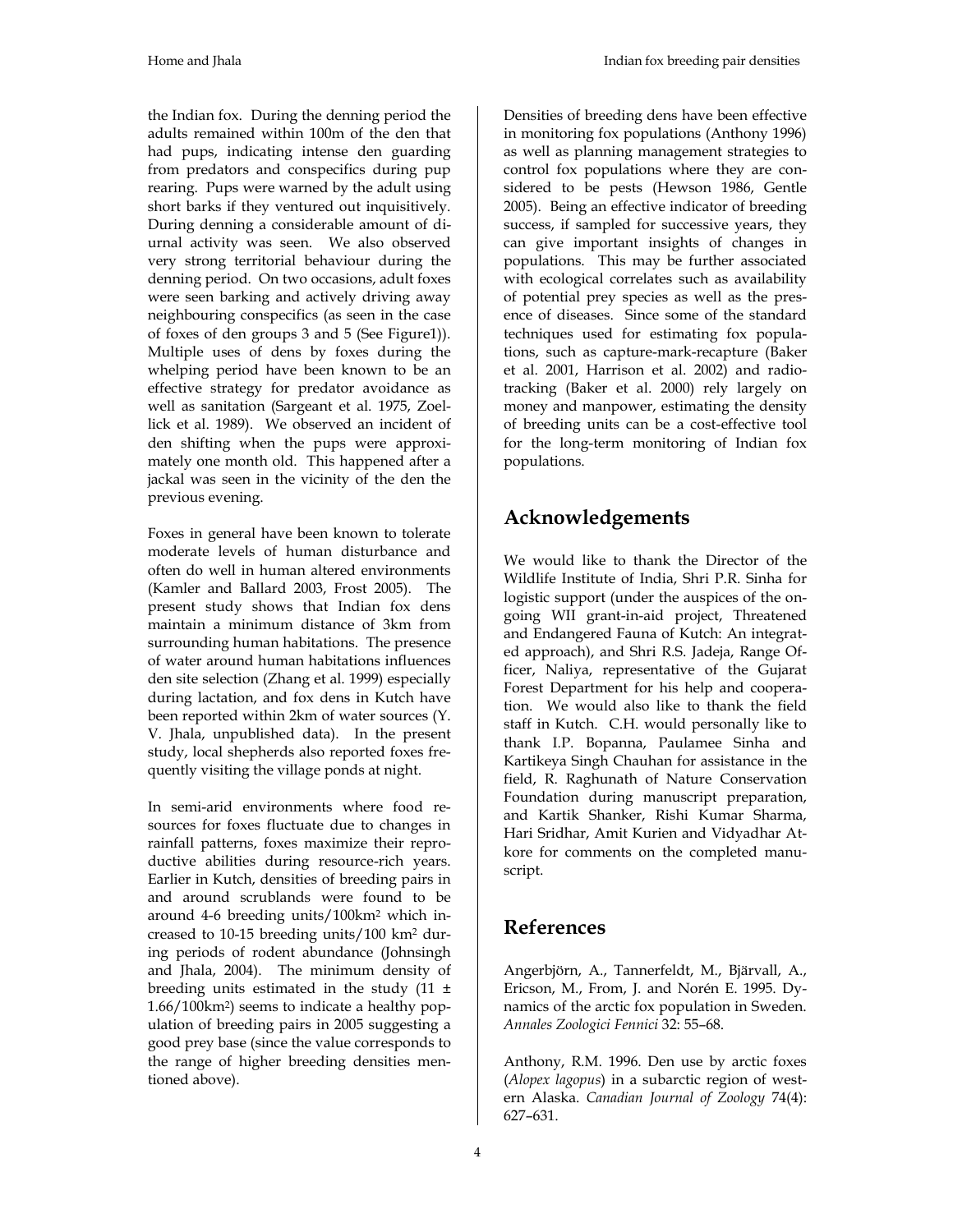Arjo, W.M., Bennett, T.J. and Kozlowski, A.J. 2003. Characteristics of current and historical kit fox (*Vupes macrotis*) in the Great Basin Desert. *Canadian Journal of Zoology* 81: 96-102.

Baker, P.J., Funk, S.M., Harris, S. and White, P.C.L. 2000. Flexible spatial organization of urban foxes, *Vulpes vulpes*, before and during an outbreak of sarcoptic mange. *Animal Behaviour* 59: 127–146.

Baker, P.J., Harris, S., Robertson, C.P.J., Saunders, G. and White, P.C.L. 2001. Differences in the capture rate of cage-trapped red foxes *Vulpes vulpes* and an evaluation of rabies control measures in Britain. *Journal of Applied Ecology* 38: 823–835.

Champion, F.W. and Seth, S.K.1968. A revised survey of the forest types of India. Govt. of India, New Delhi, 1968, pp 234-238.

Dell' Arte, G.L. and Leonardi, G. 2007. Spatial patterns of red fox (*Vulpes vulpes*) dens in a semi arid landscape of North Africa. *African Journal of Ecology*: 1-6.

Eberhardt, L.E., Garrott, R.A. and Hanson, W.C. 1983. Den use by arctic foxes in northern Alaska. *Journal of Mammalogy* 64: 97-102.

Frafjord, K. 2003. Ecology and use of arctic fox *Alopex lagopus* dens in Norway: tradition overtaken by interspecific competition? *Biological Conservation* 111:445-453.

Frost, N. 2005. San Joaquin kit fox home range, habitat use and movements in urban Bakersfield. MSc Dissertation. Humboldt State University, pp 75.

Gentle, M.N. 2005. Factors affecting the efficiency of fox (*Vulpes Vulpes*) baiting practices on the Central Tablelands of New South Wales. PhD Dissertation. School of Biological Sciences, University of Sydney, pp 317.

Harrison, R.L., Barr, D.J. and Dragoo, J.W. 2002. A comparison of population survey techniques for swift foxes (*Vulpes velox*) in New Mexico. *American Midland Naturalist* 148: 320-337.

Hewson, R. 1986. Distribution and density of fox breeding dens and the effects of management. *Journal of Applied Ecology* 23: 531-538.

Hintze, J.2008. NCSS. NCSS, LLC, Kaysville, Utah.

Home, C. and Jhala, Y.V. 2009. Food habits of the Indian fox (*Vulpes bengalensis*) in Kutch, Gujarat, India. *Mammalian Biology* 74 (5): 403- 411.

Johnsingh, A.J.T. and Jhala, Y.V. 2004. Vulpes bengalensis (Shaw 1800). Pp 219-222 in Sillero-Zubiri, C. et al. (eds.), *Canids: Foxes, Wolves, Jackals and Dogs. Status Survey and Conservation Action Plan, IUCN/SSC Canid Specialist Group.* IUCN, Gland.

Kamler, J.F. and Ballard, W.B. 2003. A review of native and nonnative red foxes in North America. *Wildlife Society Bulletin* 30: 370-379.

Manakadan, R. and Rahmani, A.R. 2000. Population and ecology of the Indian fox *Vulpes bengalensis* at the Rollapadu Wildlife Sanctuary, Andhra Pradesh, India. *Journal of Bombay Natural History Society* 97: 3-14.

Mohr, C.O. 1947. Table of equivalent populations in North American small mammals. *American Midland Naturalist* 37: 223-249.

Prestrud, P. 1992. Denning and home range characteristics of breeding arctic foxes in Svalbard. *Canadian Journal of Zoology* 70 (7): 1276- 1283.

Rodgers, W.A., Panwar, H.S. and Mathur, V.B. 2002. Wildlife Protected Area Network in India: A Review (Executive Summary)*,* Wildlife Institute of India, Dehradun, 2002, pp 14-17.

Rova. E. 2003. Estimating the rehabilitation of former farmlands into wildlife areas using the bat-eared fox as an indicator species. Masters Thesis in Animal Ecology. Uppsala University, Uppsala, Sweden, 2003, pp 20.

Sargeant, A.B., Pfeifer, W.K. and Allen, S.H.1975. A spring aerial census of red foxes in North Dakota. *Journal of Wildlife Management* 39: 30-39.

Strand, O., Landa A., Linnell, J.D.C., Zimmermann, B. and Skogland T. 2000. Social organization and parental behaviour in the arctic fox. *Journal of Mammalogy* 81 (1): 223-233.